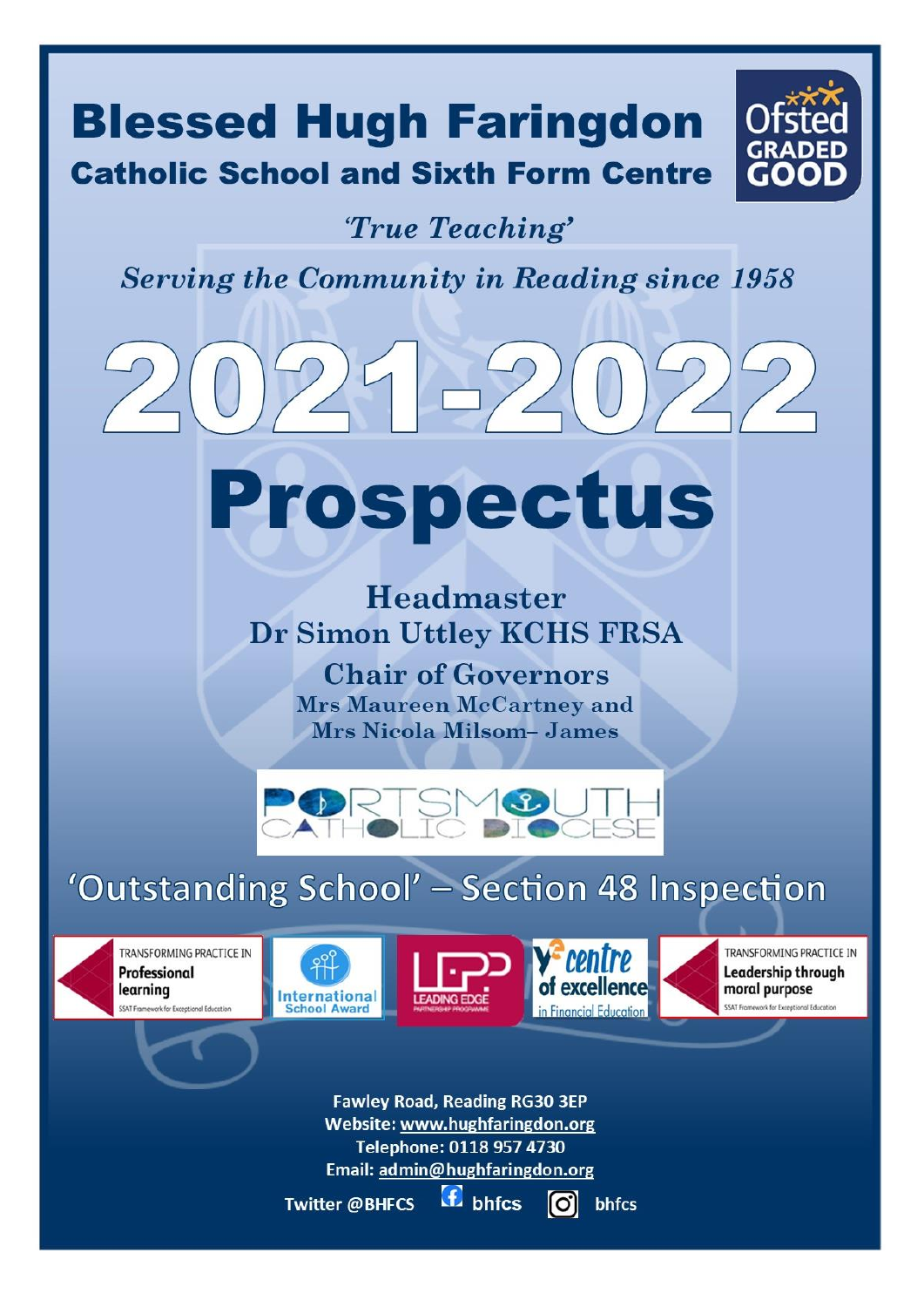Blessed Hugh Faringdon Catholic School and 6th Form Centre is Voluntary Aided, founded by the Roman Catholic Diocese of Portsmouth and working in partnership with Reading Local Authority. There are over 900 students on roll.

### **Our Vision**

Our vision is to create a Catholic school where Christ is at the centre of all we say and do. We want our children to grow in their faith and be equipped to become leaders and change-makers, as well as people of exceptional character. We want to help form young people who see faith, work, relationships, hobbies and careers as integrated, not separated. We believe that our students should experience life as joyful and be well-prepared to tackle its challenges as they come along. We believe, with the Bishops of England and Wales, that a Catholic education is an exceptional education. It does focus on the whole person, on developing their moral compass and bearing the hallmark of their unique dignity as sons and daughters of God, each with a unique vocation.

#### **School Mission Statement**

The students and staff have developed an easy-to-recall statement based on the letters of the school's name. This has been launched across all year groups.

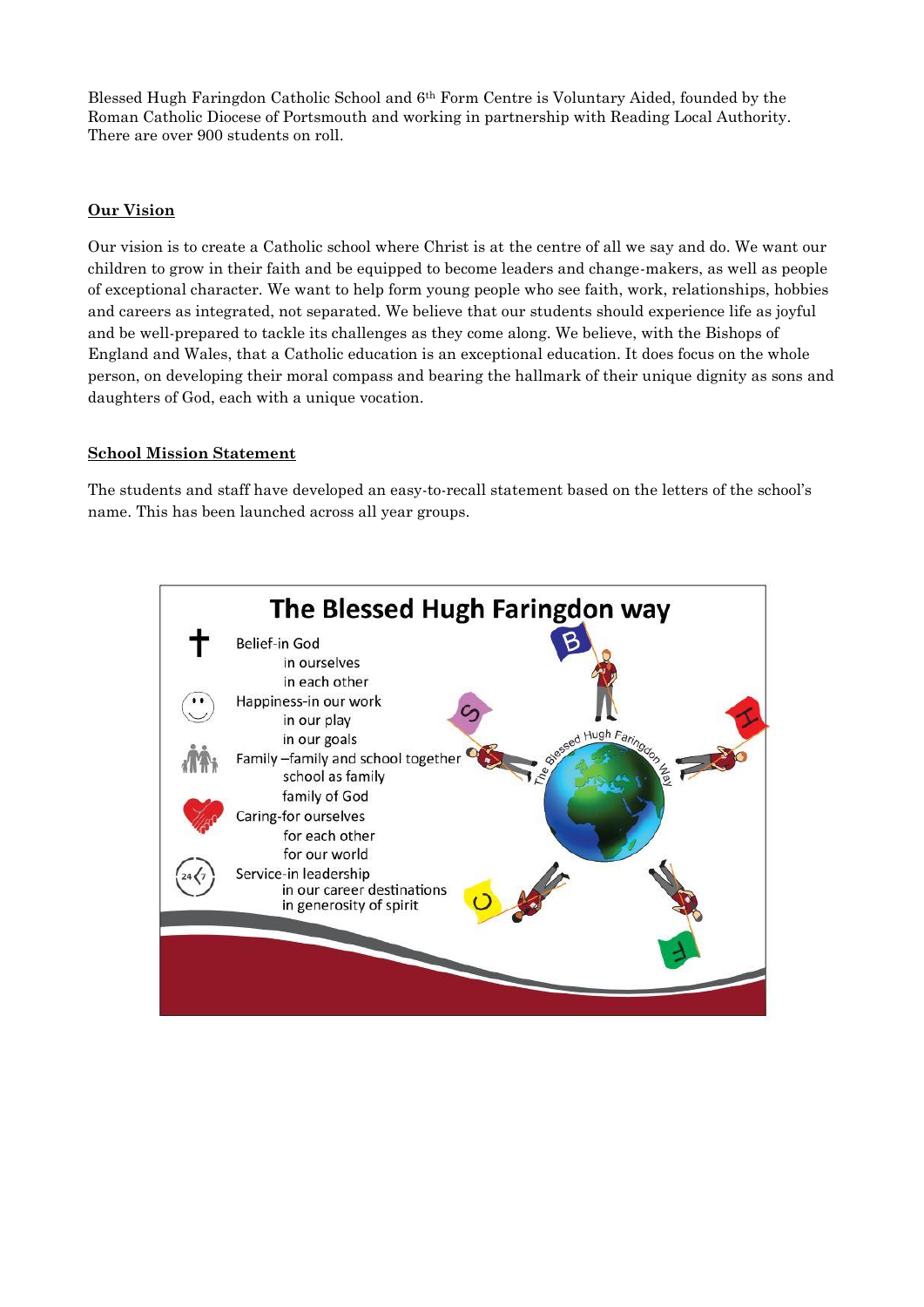| Free breakfast for all students in<br>the School Canteen | 08:00-08.30am           |
|----------------------------------------------------------|-------------------------|
| <b>Tutor period</b>                                      | 08:40-09:00am           |
| Period 1                                                 | $09:00-10:00am$         |
| Period 2                                                 | $10:00-11:00am$         |
| <b>Break</b>                                             | 11:00-11:20am           |
| Period 3                                                 | 11:20-12:20pm           |
| Period 4                                                 | $12:20-13:20$ pm        |
| Lunch                                                    | $13:20-14:00 \text{pm}$ |
| Period 5                                                 | $14:00-15:00 \text{pm}$ |

3pm - after school clubs/revision classes/activities start.

# **Collective Worship**

The spiritual life of the students and the staff is a priority. We enter into prayer at the start of each day. Prayer takes place within the tutor group. There are year assemblies each week. These assemblies are led by the Tutor, Head of Year or a member of the Leadership Team. These assemblies celebrate the liturgical seasons of the year. Community celebration and maximum participation are always our aim in acts of worship. All students of whatever background or ability are required to attend morning worship and other liturgies. Those students who are not Roman Catholics are included fully in the RE curriculum, assemblies and worship, which are founded on the teachings of the Catholic Church. Parents and students understand from the outset that this will be so.

In June 2018 the school was inspected by the Diocese of Portsmouth and was described as "An Outstanding School". The recognition that every child matters is well embedded in the school and we are committed to provide every student with a good all round education.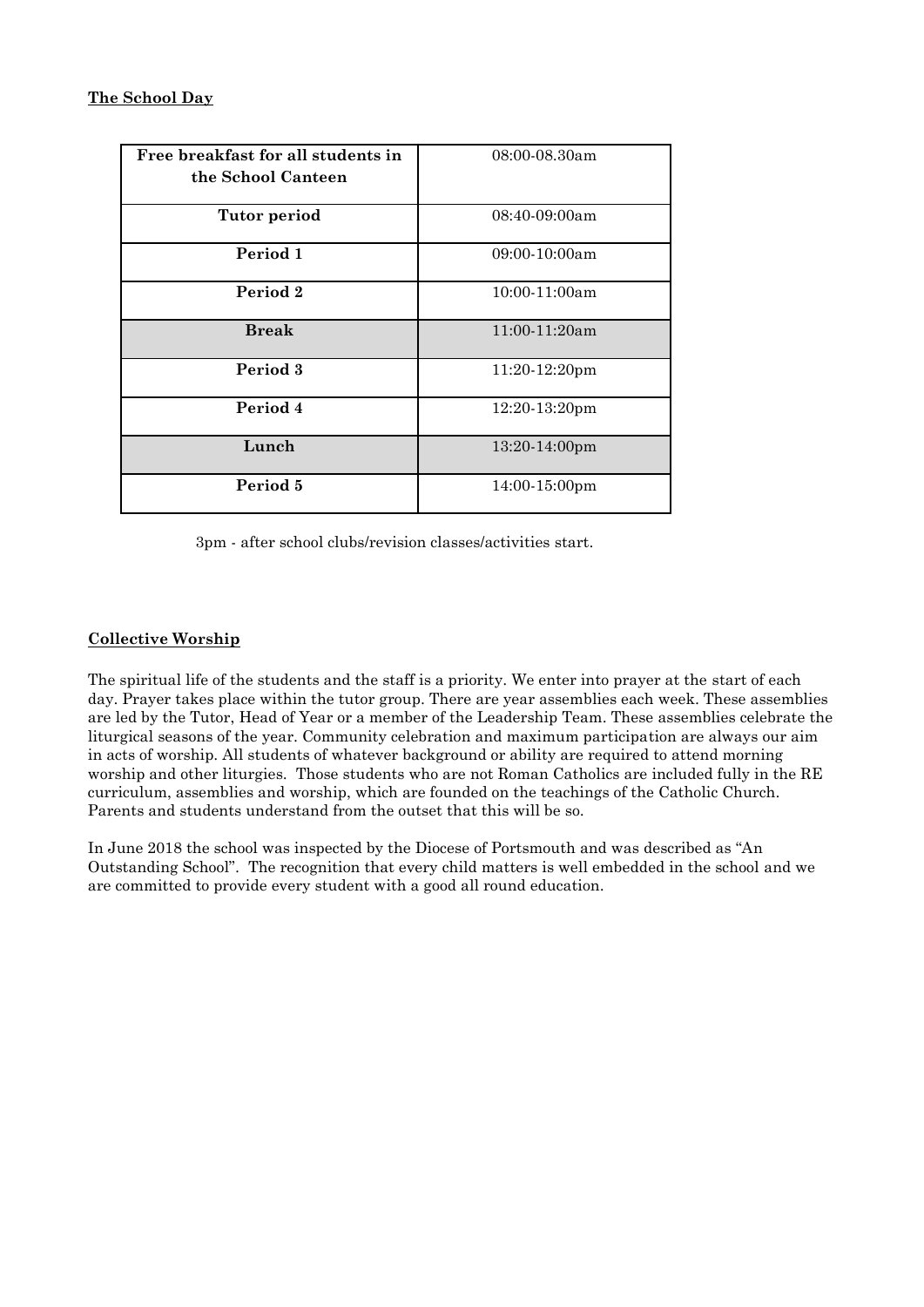# **Curriculum**

The curriculum at Blessed Hugh Faringdon Catholic school is based around the best interests of the student's human formation, built upon our Catholic ethos and with a range of pathways to provide a happy, stimulating and demanding experience.

#### **Years 7, 8 and 9**

Pupils follow a broad and balanced curriculum organised to reflect the requirements of the National Curriculum, complemented with time for Personal, Social and Health Education (PSHE). This balanced combination of subjects will equip them for all possible careers and prepare them for life in the modern world. All school departments have well-qualified and experienced staff and are generously resourced.

% of curriculum time spent on each subject

| Subject                                | Year 7, 8 & 9  |
|----------------------------------------|----------------|
| Religious Education                    | 10             |
| English                                | 16             |
| Mathematics                            | 14             |
| Science                                | 14             |
| Art                                    | 4              |
| Computer Science                       | 4              |
| Design and Technology/Food & Nutrition | 6              |
| Drama                                  | $\overline{4}$ |
| Geography                              | 6              |
| History                                | 6              |
| Modern Foreign Languages               | 6              |
| Music                                  | 4              |
| <b>Physical Education</b>              | 6              |

Pupils are taught in mixed ability sets in all subjects, with the exception of English and Maths where a light setting structure is in place.

#### **Years 10 and 11**

% of time spent on each subject

| Subject                         | Year 10&11 |
|---------------------------------|------------|
| Religious Education             | 10         |
| English Language and Literature | 14         |
| Mathematics                     | 14         |
| Science                         | 18         |
| Physical Education (Non-Exam)   |            |

In addition to the above, students' option subjects in Years 10&11 GCSE are based on their designated pathway:

*Pathway 1* - Students study a modern foreign language and a humanities subject (Geography or History). Students study a further 2 option subjects.

*Pathway 2 -* **Students study a humanities subject (Geography or History) or a modern foreign language.** Students study a further 3 option subjects.

*Pathway 3 -* Students study 1-2 options subjects and/or an ASDAN course.

MFL, Humanities, Business, Social Science, ASDAN and option subjects each have 10% curriculum time.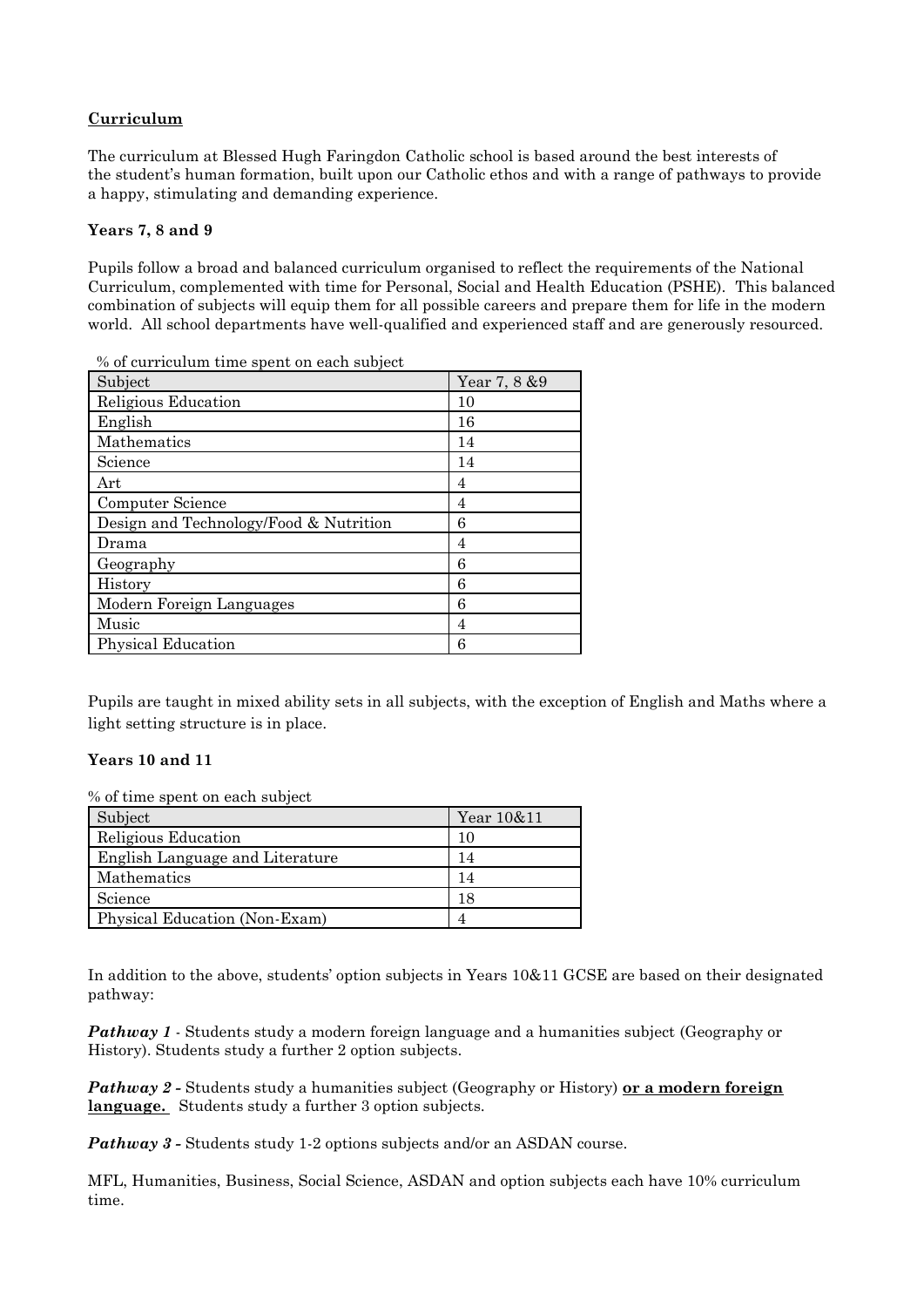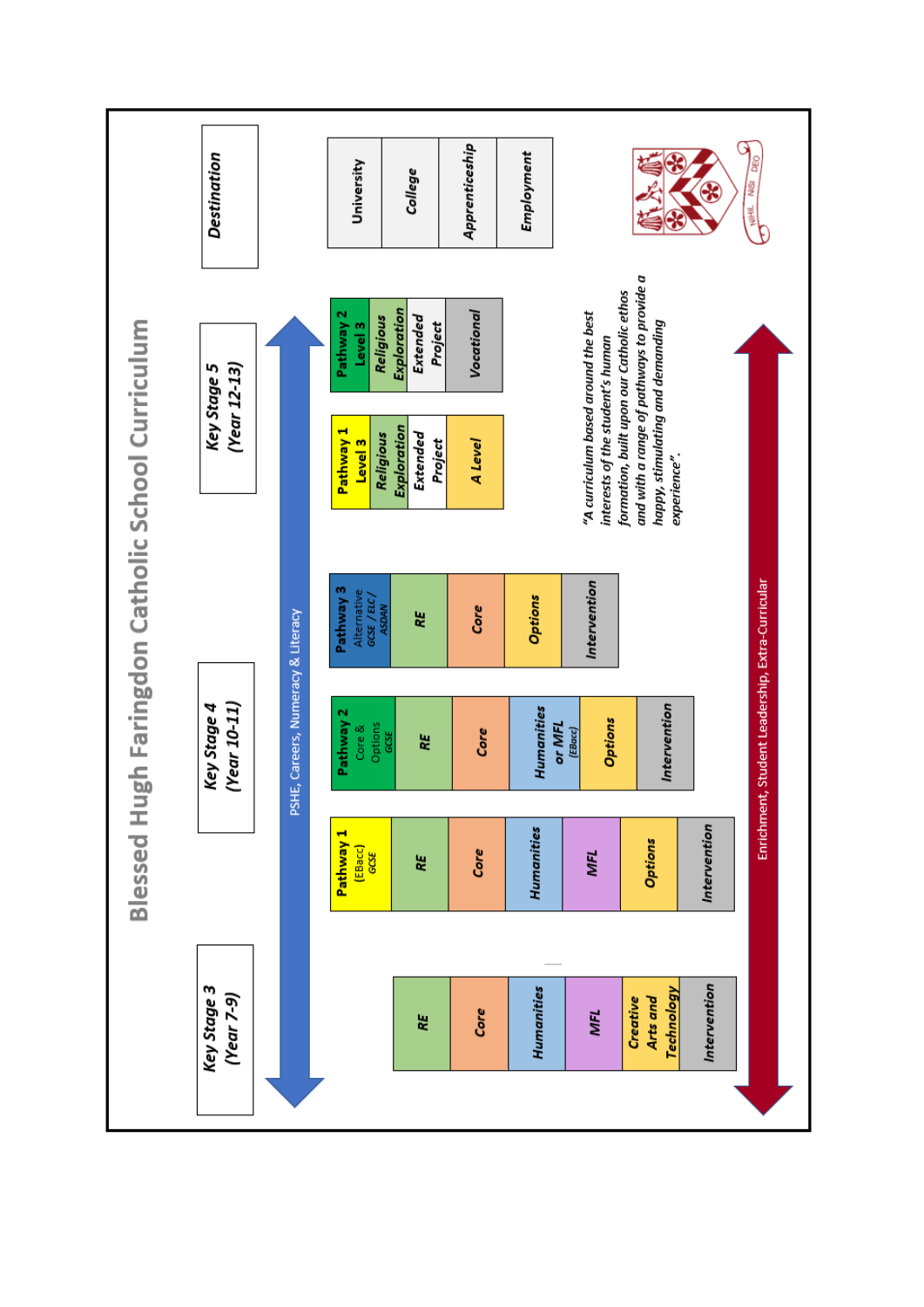# **Sixth Form - Years 12 and 13**

In the 6th Form at Blessed Hugh Faringdon you will be able to study a range of courses in a variety of combinations. We offer both A Level and Level 3 BTEC, and Sixth Formers can study all A Level courses, all BTEC courses or do a combination of both.

#### **The following A levels are on offer:**

| Mathematics        | English Literature         |
|--------------------|----------------------------|
| Physics            | RE: Philosophy and Ethics  |
| French             | Geography                  |
| History            | <b>Further Mathematics</b> |
| DT: Product Design | Psychology                 |
| Music              | Drama                      |
| Sociology          | Politics                   |
| <b>Business</b>    | Art                        |
| <b>Biology</b>     | Media Studies              |
| Chemistry          | Polish                     |

#### **The following Level 3 BTEC Courses are on offer:**

| Health and Social Care | Sport                  |
|------------------------|------------------------|
| Travel and Tourism     | <b>Applied Science</b> |

In addition to their chosen subjects, all Sixth Form students take the Extended Project Qualification at the start of Year 12 and we work with scholars from the University of Reading to provide supervision and guidance. This qualification is equivalent to half an A Level in UCAS points that students can put towards their University applications.

Students also follow an enrichment programme, with options including Peer Mentoring, Adopt a Teacher, Reading Scholars and the Duke of Edinburgh Award Scheme up to Gold Award. We also work with Berkshire EBP to provide regular work experience or voluntary work which can be fitted in to students' individual timetables.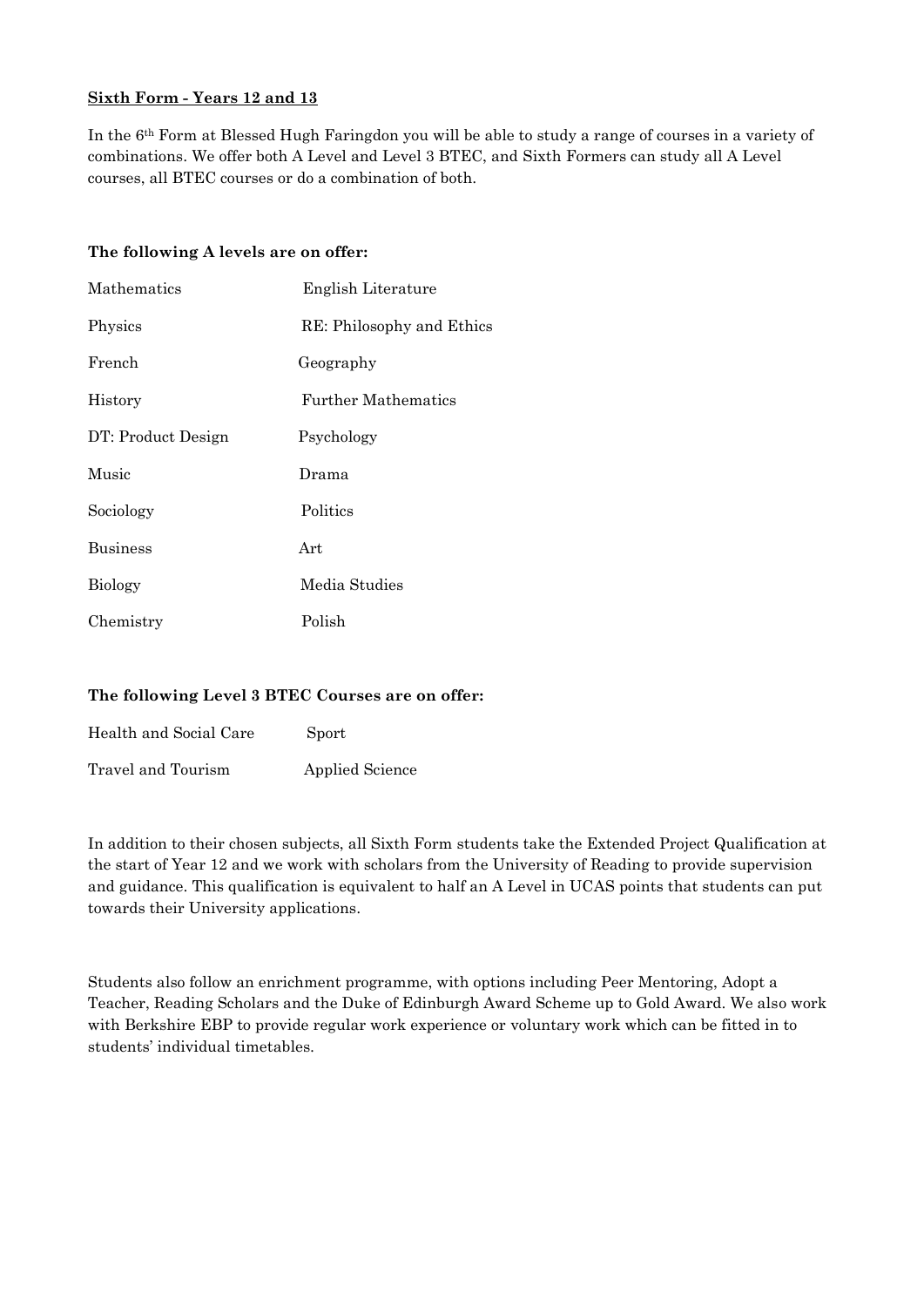#### **Special Educational Needs**

Blessed Hugh Faringdon Catholic School has a 'whole school' approach to SEND. Therefore, the focus is integrating students into lessons as far as possible (often supported by our team of teaching assistants). Where appropriate students are extracted from lessons to boost their skills and confidence in reading and writing. The aim is to enable students with SEND to make progress by ensuring their access to a full and relevant curriculum with support. This is achieved through a thoughtful and caring approach in line with the School's Mission Statement.

#### **Blessed Mary Ward Centre**

The Blessed Mary Ward Centre (BMW Centre) is a specialist resource at Blessed Hugh Faringdon Catholic School (BHFCS) providing support for students with a primary diagnosis of Autistic Spectrum Disorder (ASD). Students must have an Education, Health and Care Plan (EHCP) to be considered for a place in the resource. The BMW Centre facilitates students' access to mainstream education – it is not a special school nor an isolated resource; it is a resource within a mainstream school.

The BMW Centre is a resourced building with specialist staff who deliver support in mainstream lessons and in the BMW Centre. Specialist support in the BMW Centre might include planned interventions, emotional literacy, managing anxiety, life skills and horticulture as well as supporting students to stay safe when they are overwhelmed and/or particularly anxious. Subject learning takes place in normal lessons rather than in the Centre. Support is designed to remove barriers to learning by reducing sensory overload and anxiety. Students are supported to recognise and communicate their feelings verbally to an adult; they are then supported to plan how to face the anxiety/worry without spiralling into a cycle of avoidance.

Students in the BMW Centre may also have support from external services such as occupational therapy, speech and language therapy, educational psychology and massage therapy. Our aim is for all BMW Centre students to be fully integrated and part of the whole school. All students are members of a tutor group and as such take part in tutor events, PSHE lessons and PSHE days, mass and assemblies. All students have a timetable of mainstream lessons that they access with and without additional support from BMW Centre staff. We ensure that members of the BMW Centre are supported to take part in educational visits and special events.

# **Applications**

There is an eligibility criteria for the resource provision. All applications for the BMW Centre will be through a Brighter Futures for Children (BFfC) SEND panel, rather than direct to the school. If appropriate and agreed by the SEND panel the BMW Centre will be named in a young person's EHCP.

With regret, students who do not have the BMWC named on their EHCP will not have access to this specialist provision.

If you have any questions regarding the resource please don't hesitate to contact the Head of the Resource Base, Miss Boorman, on 0118 918 3804 or [l.boorman@hughfaringdon.org](mailto:l.boorman@hughfaringdon.org)

#### **Safeguarding (Child Protection)**

At all times the school has a legal duty to work with other agencies to protect children from harm and respond to allegations of abuse. Blessed Hugh Faringdon Catholic School is an open and accepting place in which staff are prepared to listen to students' worries and fears and takes seriously its duty to refer any case which gives cause for concern. Such a referral would be dealt with as appropriate in conjunction with Children's Social Care Services and/or the Police where required. In line with Department for Education guidelines, staff never promise confidentiality to students but make it clear from the outset that any disclosure, indicating that the student may be at risk, will have to be referred to the Designated Safeguarding Lead or Deputies for consideration and appropriate action.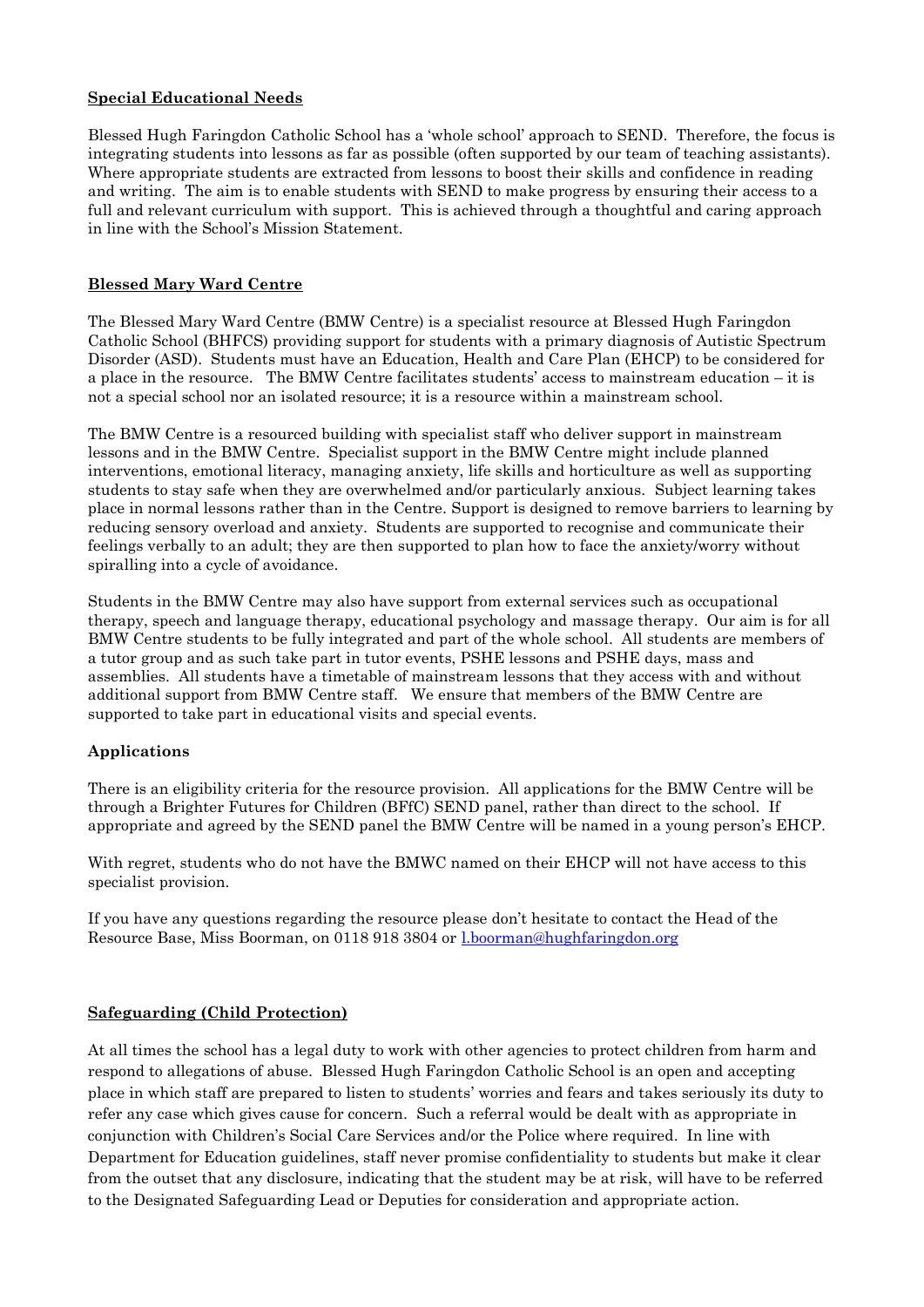# **Pastoral Support**

Blessed Hugh Faringdon Catholic School is a highly inclusive school, committed to supporting all of our students as they benefit from their secondary education with us. If students are experiencing particular difficulties, we will support them. Form tutors develop very positive professional relationships with the students in their care and are the first person a student should speak with. Where more specialist help is needed students may be referred to the Pastoral Area where Year Leaders and KS3/KS4 Pastoral and Achievement Coordinators are available to help.

# **School Uniform**

**Boys**

- Trousers: Plain Grey school trousers (no jeans, chinos or other fashion trousers)
- Shirt: Plain White school shirt
- Tie: School Tie
- Shoes: Plain Black (no boots, trainers, canvas shoes, pumps or fashion shoes e.g. Vans etc)
- Jumper: V-Necked Maroon with School Badge (optional under blazer)
- Socks: Black or Grey
- Blazer: Maroon with school logo (compulsory for all years 7-11 inclusive).

# **Girls**

- Trousers: Plain grey tailored. School wear and not fashion trousers eg skinny trousers not black
- Shirt: Plain White school shirt
- Tie: School tie
- Socks/Tights: Plain White, Grey or Black with no decoration, Patterned tights are not allowed
- Jumper: V-Necked Maroon with School Badge (optional under blazer)
- Shoes: Plain Black (no trainers, boots, canvas or fashion shoes e.g. Vans etc.). Heels should be no higher than 2 inches
- Blazer: Maroon with school logo (compulsory for all years 7-11 inclusive)
- Skirt Banded school skirt

Top Coats should be plain and dark in colour. No Leather/PVC/Denim top coats or hooded sweatshirts are permitted. Bags must be plan and dark in colour. A rucksack style bag worn across both shoulders is recommended to alleviate problems of back pain later in life.

# **PE Kit:**

# **COMPULSORY**

- Blessed Hugh Faringdon Polo Top
- Blessed Hugh Faringdon Rugby Top
- Black Shorts (Blessed Hugh Faringdon Shorts or black shorts with a small branded logo)
- Black Tracksuit bottoms (only allowed with a sports brand logo)
- Socks Black or White
- All Black Sport Leggings only shorts must be worn over the top if wearing leggings. Normal leggings are **not allowed**
- Shin Pads for football
- Gum shields for Rugby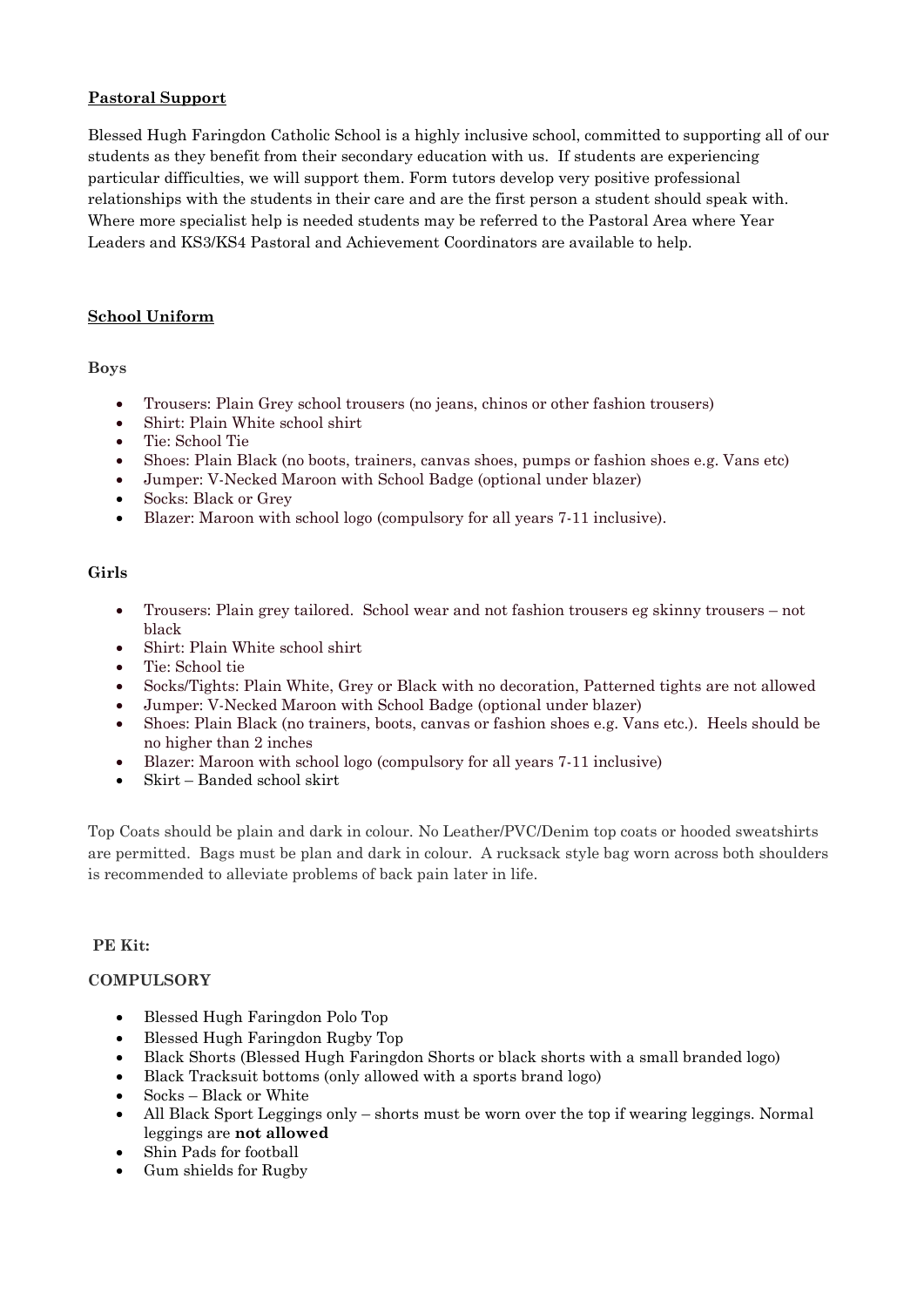Please note, the following items are **not permitted** as part of the PE Kit:

- No hoodies
- No other colours
- No sports teams emblems
- Normal leggings

#### **OPTIONAL**

- School crested black tracksuit jumper
- School crested black tracksuit pants
- White thermal skin
- Kit bag

Please note that training shoes for indoor use in the Sports Hall should have clear, non-coloured soles and can be purchased through sports shops or other stores.

School Uniform available from Valentino Schoolwear Ltd.

# **HAIR, MAKE- UP & JEWELLERY**

Make-up, nail varnish and conspicuous hairdressings are NOT permitted because they are not suitable for school and can pose hazards in some of the specialised activities that take place within the school.

• Hair must be kept clean, tidy and of reasonable length.

• Students should have their natural hair colour whilst in school, unusual, exaggerated and coloured hairstyles are NOT permitted; this includes hairstyles which are deemed by the Head teacher to be excessively long or short, patterned corn rows and other patterned haircuts are not permitted.

• Students are not permitted to wear nail varnish, including gel, acrylic or artificial nails and nail extensions in any form.

• Students are allowed to wear one ring and one pair of small metal stud earrings in the lower ear lobe only.

- Bracelets are not allowed and necklaces should be out of sight.
- Make-up is not permitted for Years 7-11.
- No other piercings, including nose studs, eyebrow and tongue piercings are permitted.
- Tattoos or body art are not permitted.

If the above rules are not adhered to, the students will be placed temporarily in the Focus Room, pending an exclusion.

Please note: It is illegal to tattoo young people under the age of 18. A person in the UK must be at least 18 years before they can have a tattoo; it is illegal for anyone to have a tattoo under 18 even with parental consent. A visible tattoo is one which cannot be covered by properly worn school clothing, including during PE, sport and practical activities. A breach of this policy will be dealt with in the same way as a breach of uniform and the student will have to remove the item before returning to school. As tattooing a minor is illegal, all such cases will be referred to the relevant authorities.

Notes of Guidance for Parents – if you are in doubt, please contact the school.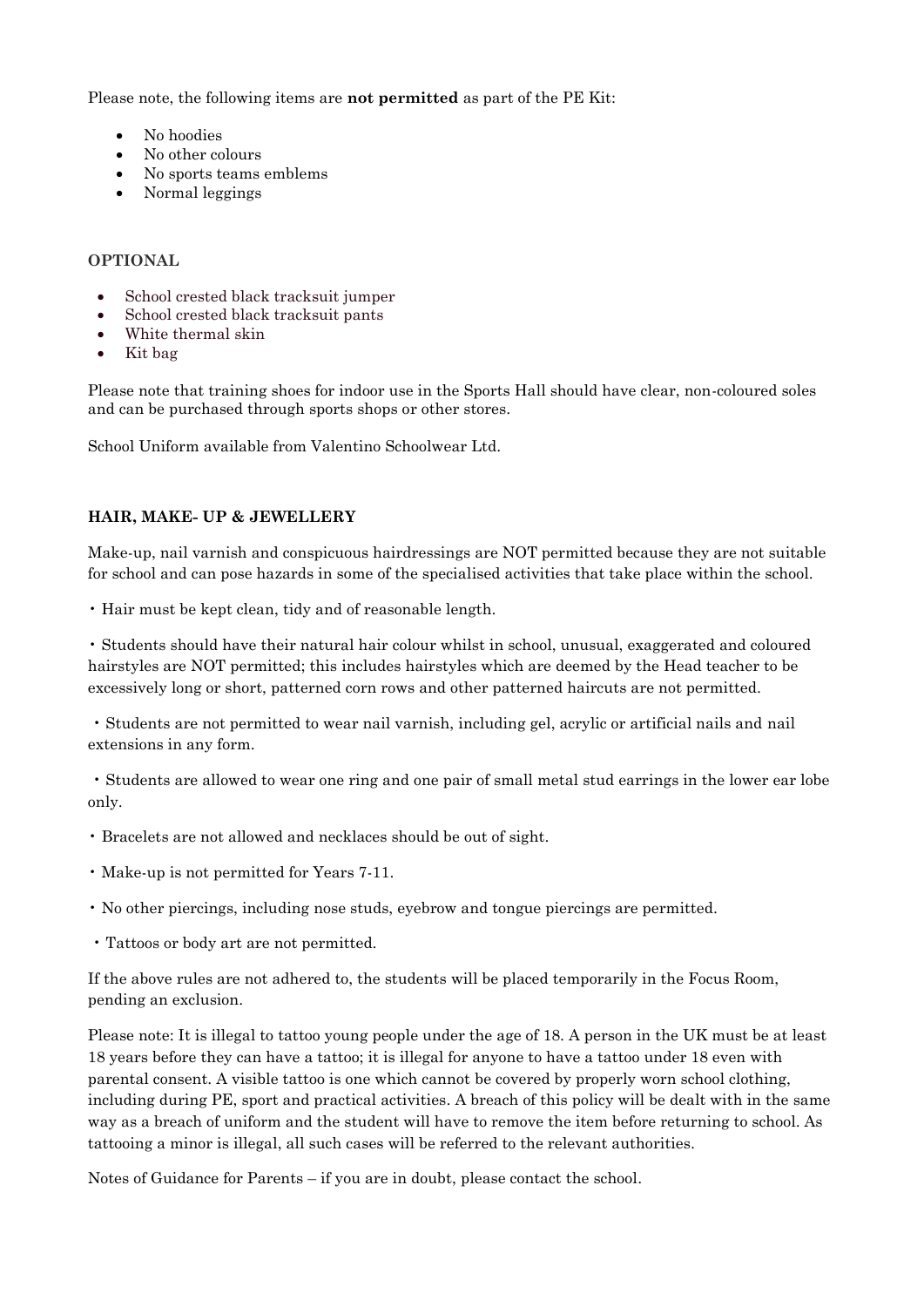#### **Attendance**

Students should attend school unless they are unwell or have the Headmaster's permission to be absent. Absence (for reasons other than medical) during term time will only be authorised at the discretion of the Headmaster due to exceptional family circumstances (for example: family bereavement, issues concerning absent parents, exceptional and unique opportunity for students). If there is an exceptional circumstance, parents should write to the Headmaster directly to request authorisation for the absence in advance of the time requested*.* Students are expected to attend school, this ensures continuity of work and strong, reliable relationships with peers. When a student is unavoidably absent the office must be informed by telephone by 8.30am.

#### **Behaviour for Learning**

The school has adopted the Behaviour for Learning approach to support high quality teaching and learning. We use a centralised method whereby all detentions are managed at whole school level with all teachers expected to supervise one detention on a rota basis.

The system enables teachers to set clear boundaries in their classroom and around the school which are shared and known by all, with a series of clear and explicit boundaries that all pupils are expected to follow. We adopt a choices and consequences approach, whereby pupils are made aware of the consequences of poor choices and rewarded for good behaviour.

#### **Boundaries and Consequences**

At the heart of the system is that each child is responsible for the actions they chose to undertake. Thus, if a child breaks a rule in the school they can expect to receive a consequence. The responsibility for avoiding the consequence lies with the child. Equally, the rewards system should lead to good decisions being made and celebrated in assemblies and year group trips we hold at the end of each academic year. Additionally, we have student of the month and an Attendance and Punctuality Rewards day. Achievement assemblies occur at the end of each term.

# **Group Call**

Group Call is the schools text messaging service to parents. We are able to send short messages to parents, but this requires us to have accurate and up to date records of mobile telephone numbers/email addresses.

# **'Head's Up' Newsletter**

The Headmaster communicates with parents each week through the 'Head's Up' Newsletter which is also published on the school website.

#### **Homework**

We believe that homework supports the learning that takes place in class and enables students to make progress by developing their skills independently offering opportunities for personalised learning.

#### Homework Expectations

- Follow homework set on Teams
- $\checkmark$  Follow homework guidelines by spending at least  $\frac{1}{2}$  hour on each task in KS3;